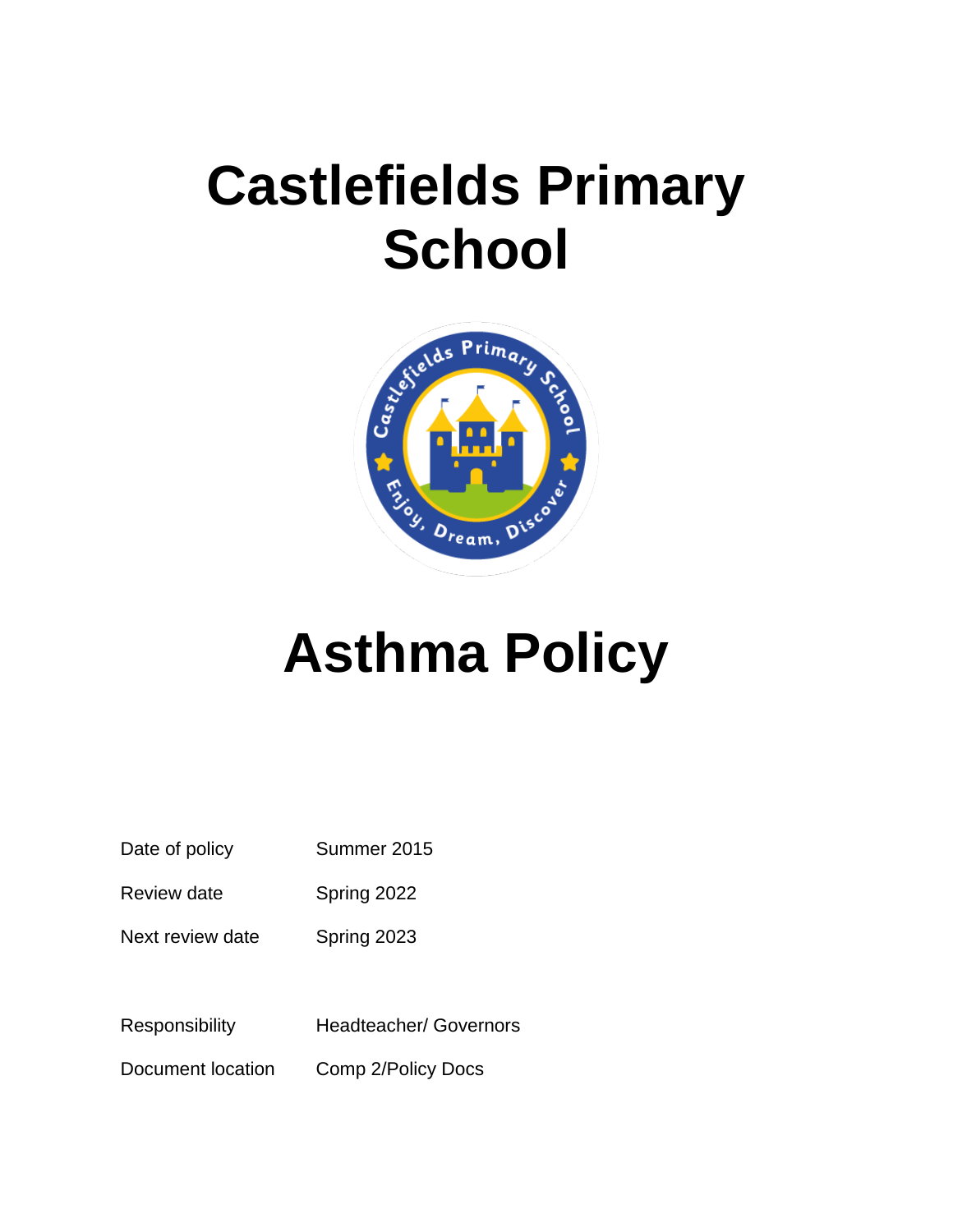#### **Asthma Policy Statement**

- Castlefields Primary school is an inclusive community that aims to support and welcome pupils with asthma
- This school ensures that the whole school environment, which includes physical, social, sporting and educational activities, is inclusive and favourable to pupils with asthma
- The school's asthma policy is drawn up in consultation with a wide range of local key stakeholders within both the school and health settings
- The school ensures all staff understand their duty of care to children and young people in the event of an emergency. All staff feel confident in knowing what to do in an emergency. All school staff receive annual asthma awareness training after the School Asthma Lead has attended their annual training provided by the NHS.
- This school has clear guidance on the administration of medicines at school
- This school has clear guidance on the storage of medicines at school
- This school has clear guidance about record keeping
- Each member of the school and health community knows their roles and responsibilities in maintaining and implementing an effective medical condition policy. The asthma policy is regularly reviewed evaluated and updated. Updates occur every year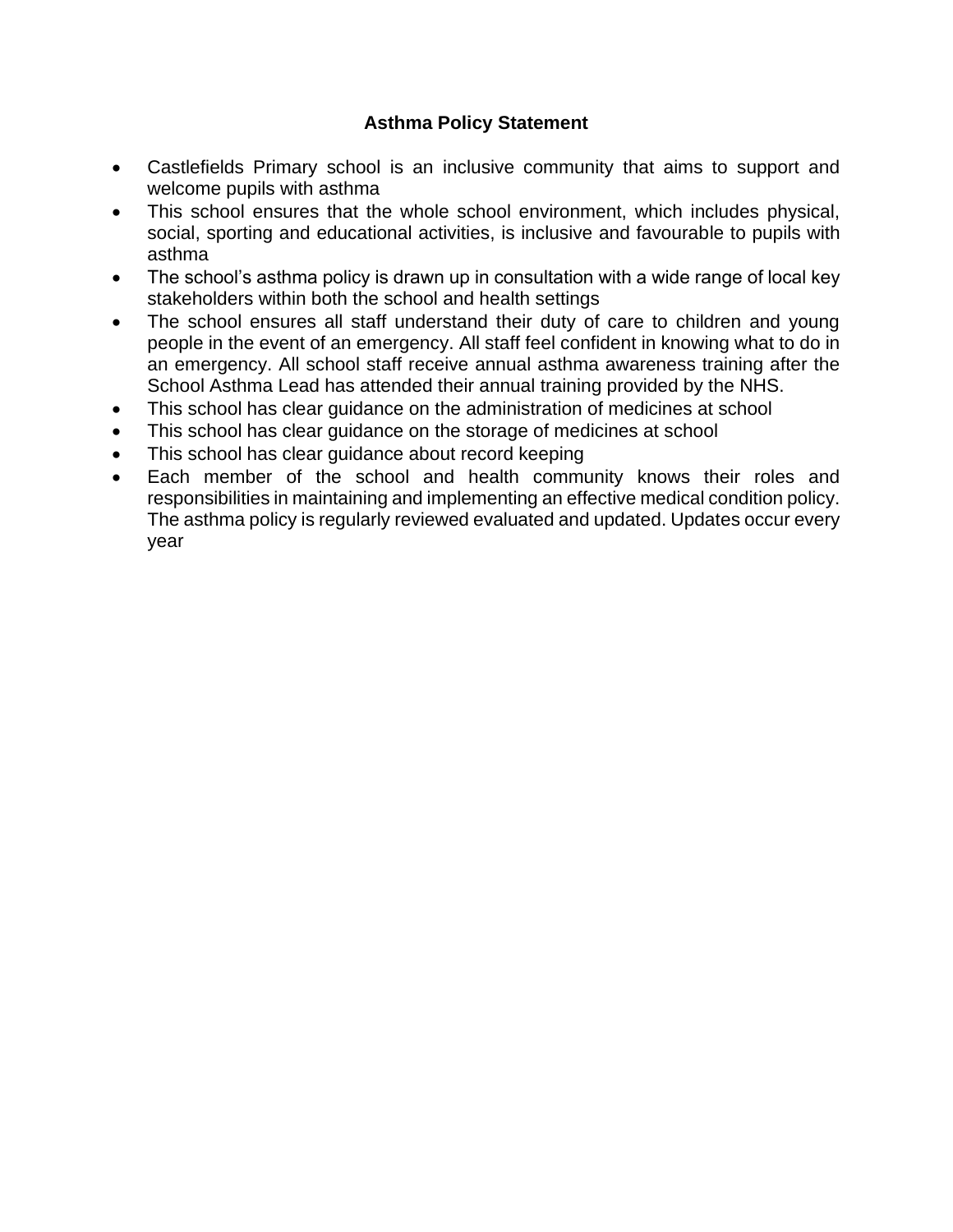#### **Castlefields Asthma Policy**

Castlefields Primary school is an inclusive community that aims to support and welcome pupils with asthma

- Pupils with asthma are encouraged to take control of their condition
- Pupils feel confident in the support they receive from the school to help them do this
- Pupils with asthma are included in all school activities
- All staff feel confident in knowing what to do in an emergency
- The school asthma policy is understood and supported by the whole school and local health community

This school ensures that the whole school environment, which includes physical, social, sporting and educational activities, is inclusive and favourable to pupils with asthma

- This school is committed to providing pupils with a physical environment, which is accessible to pupils with asthma
- This school's commitment to an accessible physical environment includes out of school visits and the school ensures these visits are accessible to all pupils
- This school ensures the needs of children and young people with asthma are adequately considered to ensure they have full access to extended school activities such as school discos, school productions, after school clubs and residential visits
- All staff at this school are aware of the potential social problems that pupils with asthma may experience. Staff use this knowledge to try to prevent and deal with problems in accordance with the school's anti bullying and behaviour policies
- Staff use opportunities such as personal, social and health education (PSHE) lessons to raise awareness of asthma amongst pupils and to help create a positive social environment
- This school ensures all classroom teachers; PE teachers and sports coaches understand that pupils with asthma should not be forced to take part in activity if they feel unwell
- This school ensures all PE teachers, class teachers and school sports coaches are aware of the potential triggers for pupil's asthma when exercising and have advice about how to minimise these triggers
- This school ensures all pupils have the appropriate medicines with them during physical activity and that pupils take them when needed
- Risk assessments must be carried out for any out of school visits and asthma must be considered during this process. Factors to consider include how routine and emergency medicines will be stored and administered and where help could be obtained in an emergency
- There may be additional medicines, equipment or factors to consider when planning residential visits. These may be in addition to any medicines, facilities and healthcare plans that are normally available in school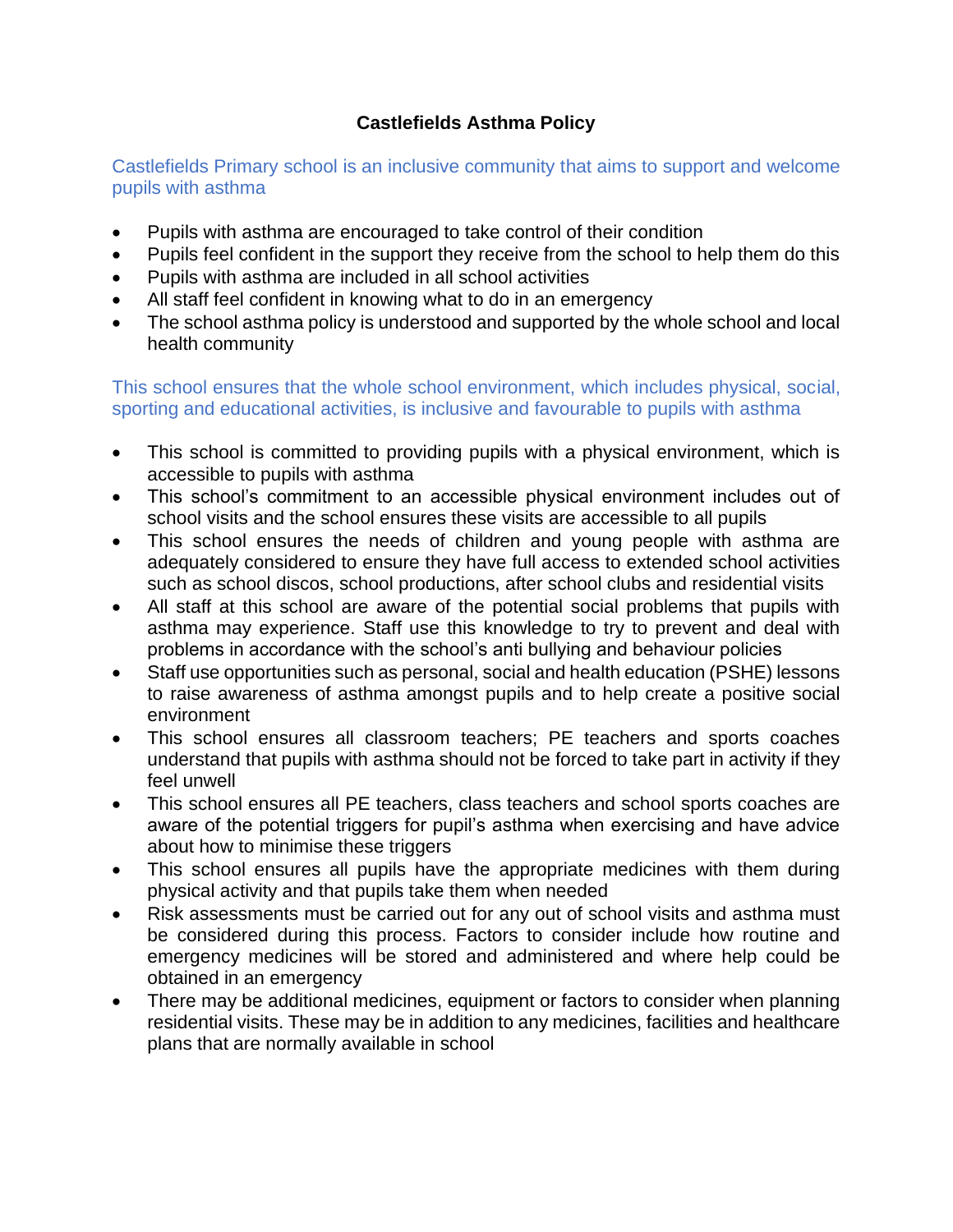The school's asthma policy has been drawn up in consultation with a wide range of local key stakeholders both within the school and health settings

- This school has consulted on the development of this asthma policy with a wide range of key stakeholders both within the school and health settings
- This school recognises the importance of providing feedback to those involved in the development process and is committed to acknowledging input and providing follow up to suggestions put forward

#### All staff understand asthma and are trained in what to do in an emergency

- Staff at this school understand their duty of care to pupils in the event of an emergency
- In an emergency situation school staff are required under common law duty of care, to act like any reasonably prudent parent. This may include administering medicines
- All staff who work with children at this school receive training and know what to do in an emergency for the children in their care with asthma
- Training is refreshed for all staff at least once a year
- This school uses school asthma healthcare plans to inform the appropriate staff (including supply teachers and support staff), of pupils in their care who may need emergency help
- This school has procedures in place for a copy of the pupil's health care plan to be sent to the emergency care setting with the pupil. On occasions when this is not possible, the form is sent or the information on it is communicated to the hospital as soon as possible
- If a pupil needs to be taken to hospital, a member of staff will always accompany them and will stay with them until a parent arrives. The school tries to ensure that the staff member will be one the pupil knows
- Generally, staff should not take pupils to hospital in their own car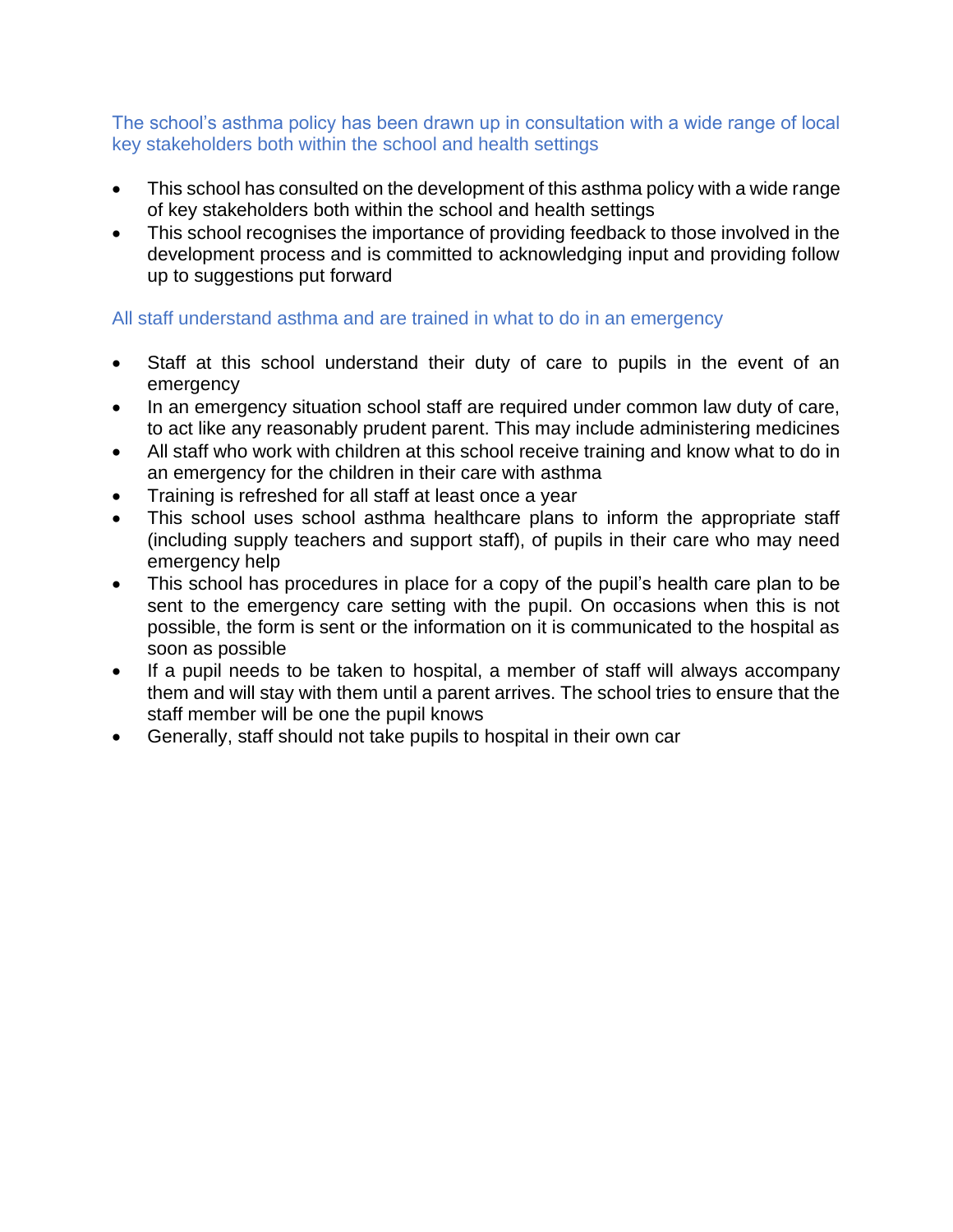#### The school has clear guidance on the administration of medicines at school

#### **Emergency medicines**

- All pupils at this school with asthma have easy access to their emergency medicines
- All pupils are encouraged to carry and administer their own emergency medicine, when their parents and health specialists determine they are able to start taking responsibility for their condition
- Pupils who do not carry and administer their own emergency medicines, should know where the drugs or medicines are stored and how to gain access
- All school staff have been informed through training that they are required, under common law duty of care, to act like any reasonably prudent parent. In an emergency situation, this may include taking action such as administering medicines

#### **Non-emergency medicine**

- All staff are aware that there is no legal or contractual duty for any member of staff to administer medicine or supervise a pupil taking medicines unless they have been specifically contracted to do so
- Members of staff who are happy to take on the voluntary role of administering medicines may administer prescribed and non-prescribed medicines to pupils under the age of 16, but only with the written consent of the parent
- Training is given to all staff members who agree to administer medicines to pupils and the Local Education Authority provides full indemnity
- Should the medicine change or be discontinued, or the dose or administration method change, parents will notify the school immediately
- If a pupil refuses their medicine, staff should record this. Parents or carers should be informed as soon as possible
- All staff attending off site visits should be aware of any pupils on the visit with asthma. They should receive information about what to do in an emergency and any other additional support necessary, including any additional medicines or equipment needed
- If a trained member of staff, who is usually responsible for carrying or administering medicine, is not available the school should make alternative arrangements to provide the service. This should be addressed in the risk assessment for the activity
- If a pupil misuses medicines, either their own or another pupil's, their parents will be informed as soon as possible, and they will be subject to the school's usual disciplinary procedures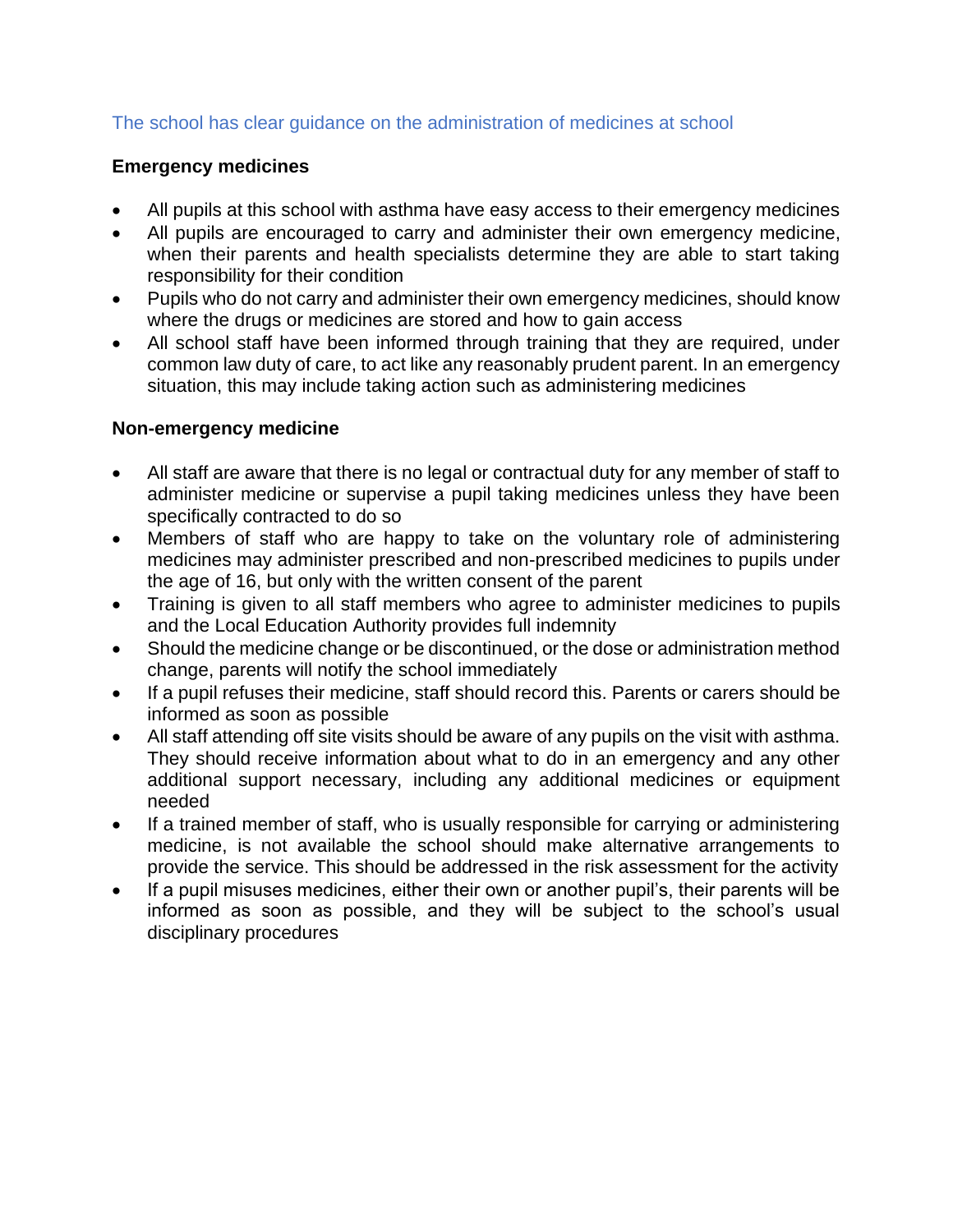#### The school has clear guidance on the storage of medicines at school

#### **Safe storage - emergency medicine**

- Emergency medicines are readily available to pupils who require them at all times during the school day or at off-site activities
- Most pupils at this school carry their emergency medicine on them at all times. Pupils keep their own emergency medicines securely
- Pupils are reminded to carry their emergency medicines with them at all times
- Pupils, whose healthcare professionals and parents advise the school that their child is not yet able or old enough to self-manage and carry their own emergency medicines on them, know exactly where to access their emergency medicines

#### **Safe storage – general**

- All medicines are supplied and stored, wherever possible, in their original containers. All medicines need to be labelled with the pupil's name, the name of the medicine, expiry date and the prescriber's instructions for administration, including dose and frequency
- Medicines are stored in accordance with instructions paying particular note to temperature
- Some medicines for pupils at this school may need to be refrigerated. All refrigerated medicines are stored in an airtight container and are clearly labelled. Refrigerators used for medicine storage are in a secure area inaccessible to pupils without supervision or lockable as appropriate
- All medicines are sent home with pupils at the end of the school year. Medicines are not stored in school over the summer holidays
- It is the parent's responsibility to ensure new and in date medicines come into school on the first day of the new academic year

#### **Safe disposal**

- Parents are asked to collect out of date medicines from school
- If parents do not pick up out of date medicines or at the end of the school year medicines are taken to a local pharmacy for safe disposal
- A named member of staff is responsible for checking the dates of medicines and arranging for the disposal of those that have expired. This check is done at least three times a year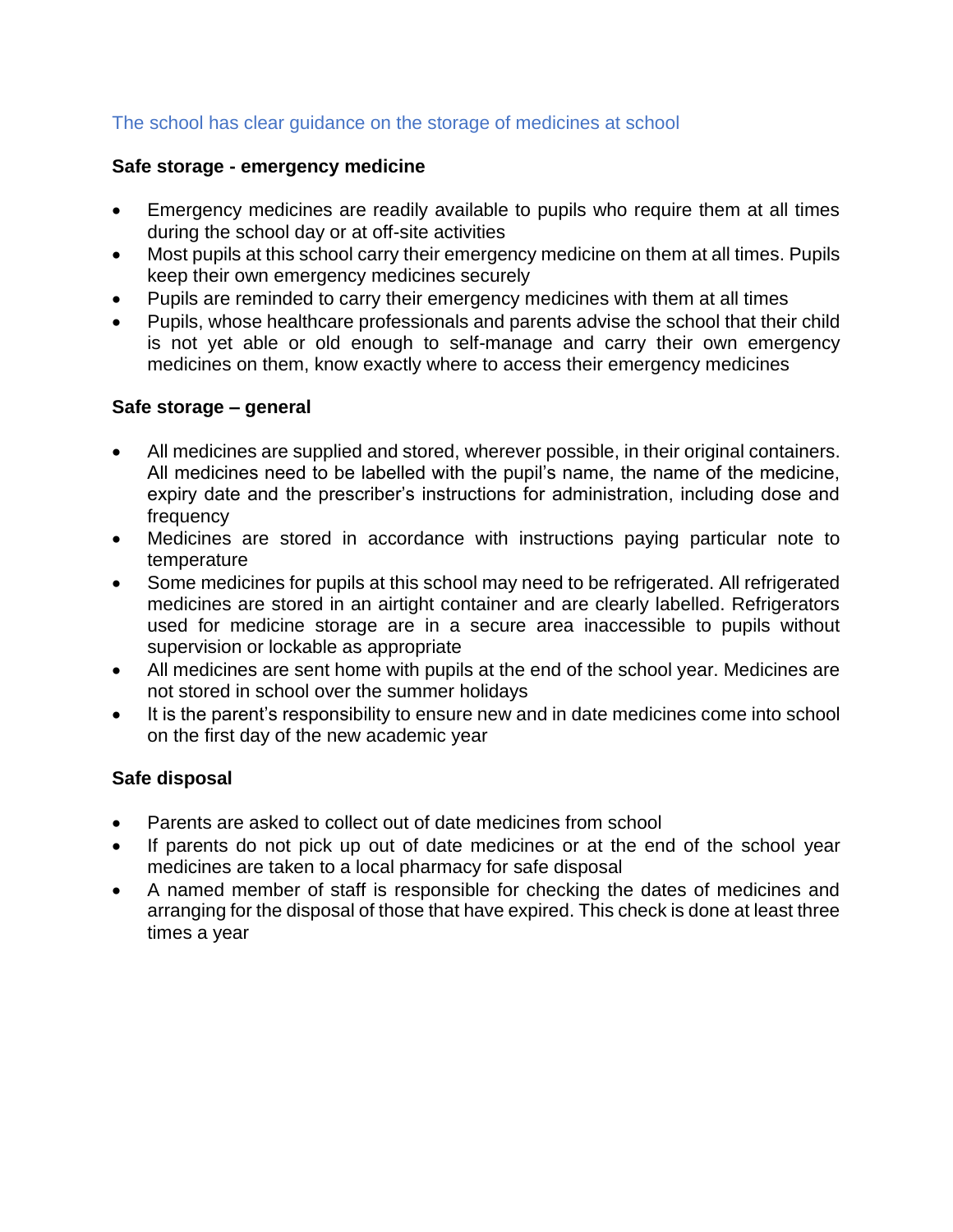#### This school has clear guidance about record keeping

#### **Enrolment forms**

- Parents at this school are asked if their child has any health conditions or health issues on the enrolment form, which is filled out at the start of each school year
- Parents of new pupils starting at other times during the year are also asked to provide this information on enrolment forms

#### **Drawing up School Asthma Health Care Plans**

- This school uses an adapted School Health Care Plan from "Managing Medicines in Schools and Early Years Settings" guidance to record important details about individual children's medical needs, their triggers, signs, symptoms, medicines
- A school health care plan accompanied by an explanation is sent to all parents of pupils with asthma for completion:
- 1. at the start of the school year
- 2. at enrolment
- 3. when a diagnosis is first communicated to the school
- The parents are asked to fill out the pupil's school Asthma Health Care Plan. Parents then return these completed forms to the school. Parents may need to liaise with their child's health care professionals to complete the form
- This school ensures that a relevant member of school staff is available, if required to help complete the health care plan for pupils with particularly complex healthcare needs

#### **School Asthma Register**

- The school Asthma Health Care Plans are used to create a centralised register of pupils with asthma
- An identified member of staff has responsibility for the register at this school
- The responsible member of staff follows up any of the details on a pupil's Asthma Health Care Plan or if permission for administration of medicines is unclear or incomplete
- Parents at this school are regularly reminded to update their child's Asthma Health Care Plan if their child has a medical emergency or if there have been changes to their symptoms (getting better or worse) or their medicines and treatments change
- Staff at this school use opportunities such as teacher-parent interviews to check that information held by the school on a pupil's condition is accurate and up to date
- Every pupil with a health care plan at this school has their plan discussed and renewed at least once year
- Parents and pupils at this school are provided with a copy of the pupil's current agreed health care plan
- Health care plans are kept in a secure central location at school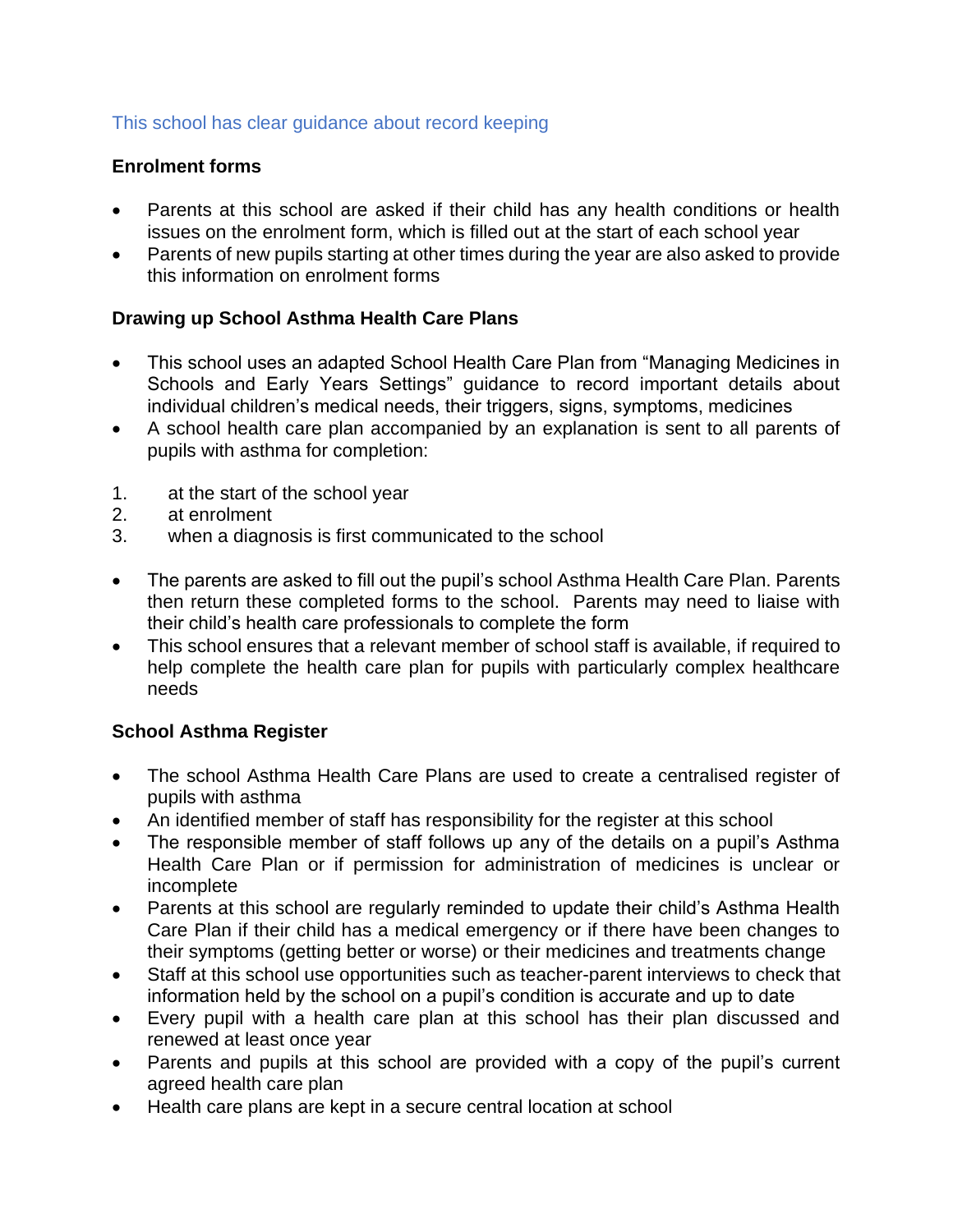- All members of staff who work with groups of pupils, have access to the health care plans of pupils in their care
- When a member of staff is new to a pupil group, for example due to staff absence, the school makes sure that they are made aware of (and have access to) the health care plans of pupils in their care
- The school ensures that all staff protect pupil confidentiality
- This school seeks permission from parents to allow the health care plan to be sent ahead to emergency care staff should an emergency happen during school hours or at an out of school hours school activity
- This school seeks permission from the pupil and parents before sharing any medical information with any other party, such as when a pupil takes part in a transition visit
- This school uses the health care plans to:

1. Inform the appropriate staff and any supply teachers about the individual needs of a pupil with a medical condition in their care

2. Identify common or important individual pupil triggers at school that bring on symptoms and can cause emergencies

3. Ensure that all medicines stored at school are within the expiry date

4. Ensure this school's local emergency care facilities have a timely and accurate summary of a pupil's current asthma management and healthcare in the event of an emergency

5. Remind parents of pupils with asthma to ensure that any medicines kept at school for their child are within their expiry dates

#### **Consent to administer medicines**

- If a child requires regular prescribed or non-prescribed medicines at school parents are asked to provide consent giving staff permission to administer medicines on a regular/daily basis, if required. A separate form is available for short programmes of medicine if parents and school require it
- All parents of pupils with asthma are asked to provide consent on the health care plan giving staff permission to administer medicines in an emergency
- If a child requires regular/daily help in administering their medicines, then the school outlines the school's agreement to administer those medicine/s on the health care plan. The school and parents keep a copy of this agreement
- Parents of pupils with asthma at this school are all asked at the start of the school year on the healthcare plan if they and/or the child's healthcare professional believe the child is able to self-manage, carry and administer their own emergency medicines
- Parents are sent a medicine form to be completed and returned to school shortly before their child leaves for an overnight or extended day trip. This form requests up to date information about the pupil's current condition and their overall health. This provides up to date information to relevant staff and school supervisors to help the pupil manage their condition while they are away including information about medicines not normally taken during school hours
- The medicines form is taken by the relevant staff member to the off-site trip and for all out of school hours activities along with a copy of the pupil's health care plan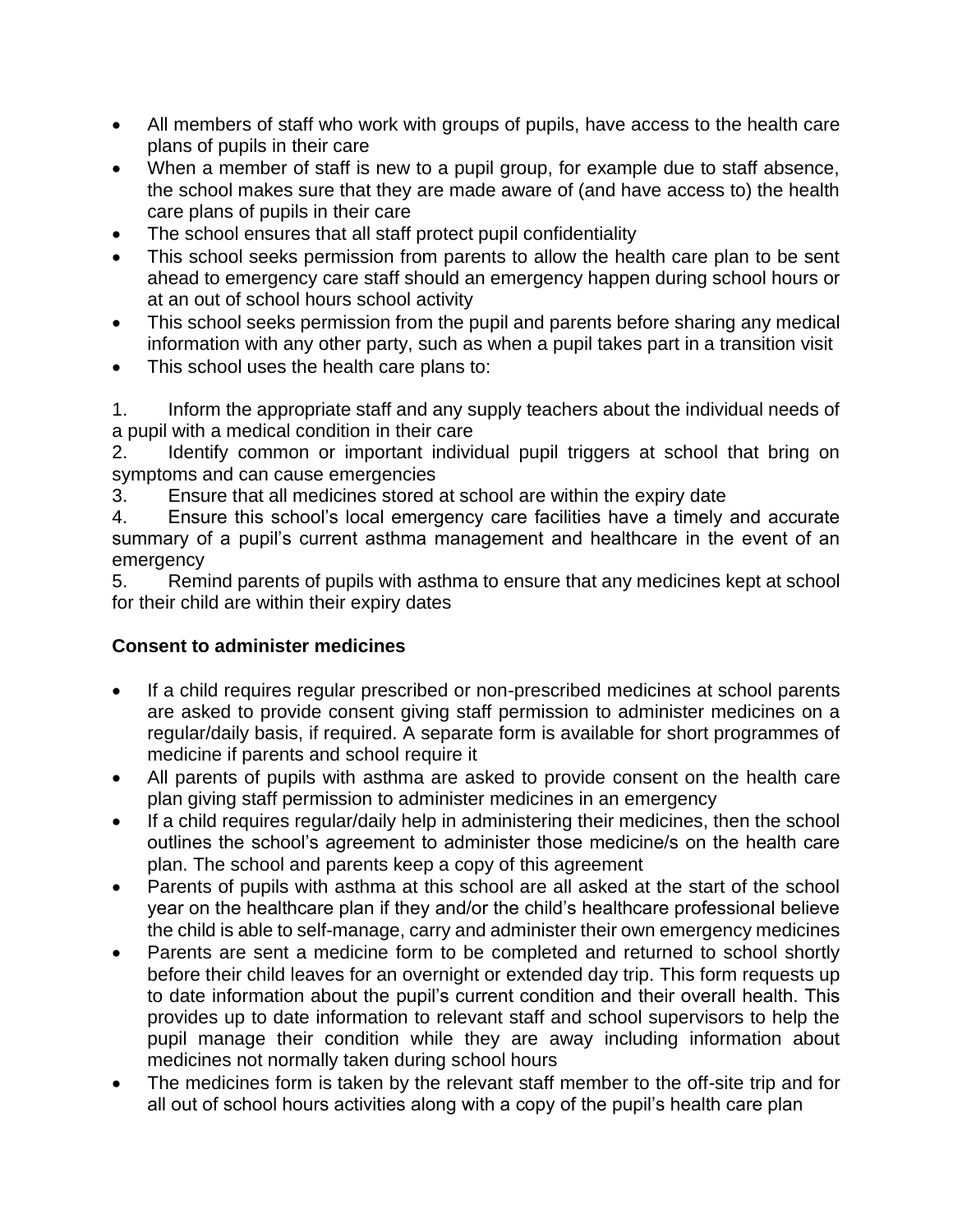- All parents of pupils with asthma attending a school trip or overnight visit are asked to give consent for staff to administer medicines at night or in the morning if required
- The medical form also details what medicines and what required dose the pupil is currently taking at different times of the day. It helps to provide up-to-date information to relevant staff and supervisors to help the pupil manage their condition while they are away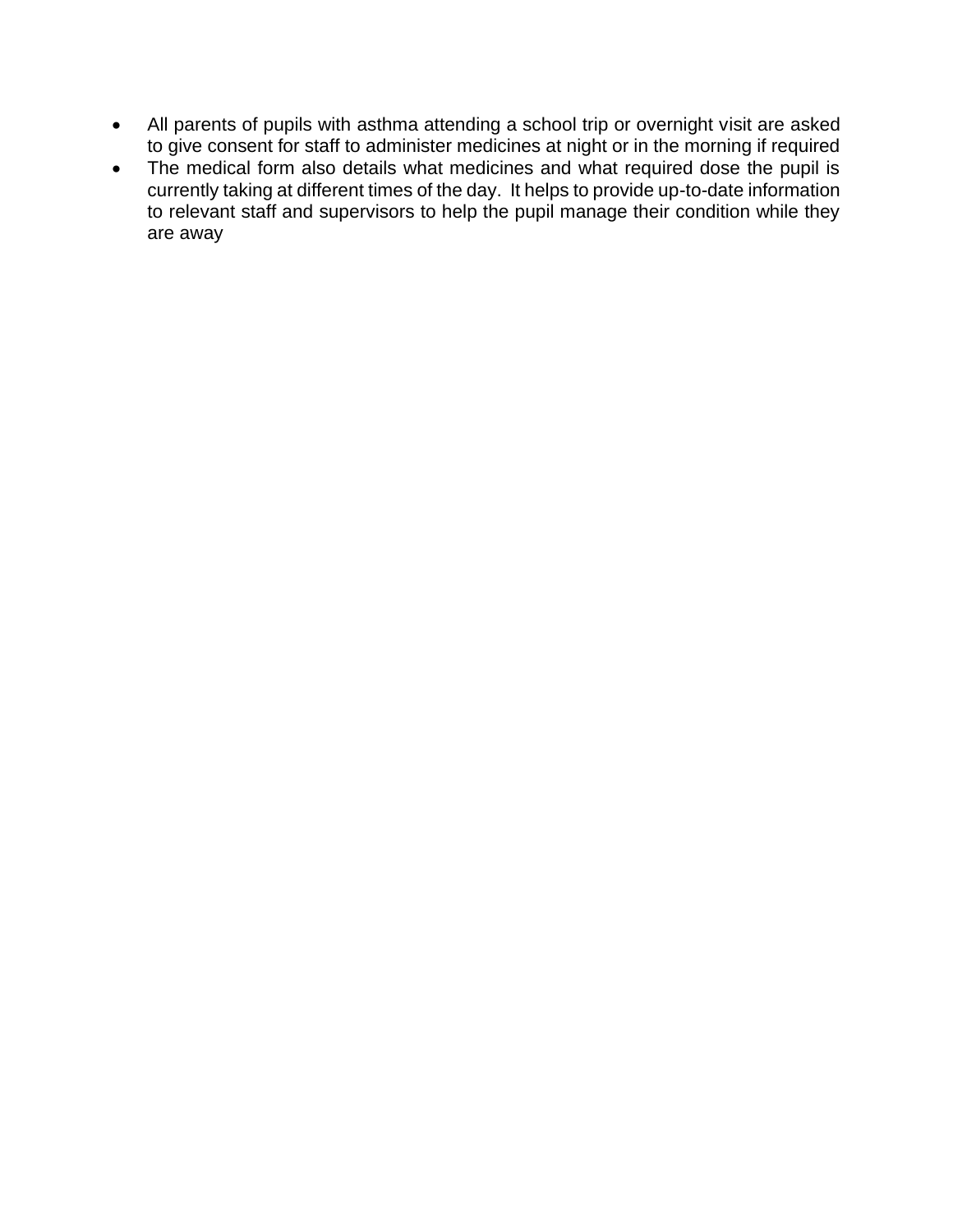#### **Other record keeping**

• This school keeps an accurate record of each occasion an individual pupil is given or supervised taking medicines. Details of the supervising staff member, pupil, dose, date and time are recorded. If a pupil refuses to have medicines administered, this is also recorded and parents are informed as soon as possible

#### **Staff Training - record keeping**

- This school's asthma lead attends training on asthma once a year
- All staff attending receives a certificate confirming the type of training they have had
- A log of the asthma training is kept by the school and reviewed every 12 months to ensure all new staff receives training and support via the asthma lead.
- All school staff that volunteer or are contracted to administer medicines are provided with training and support from the school asthma lead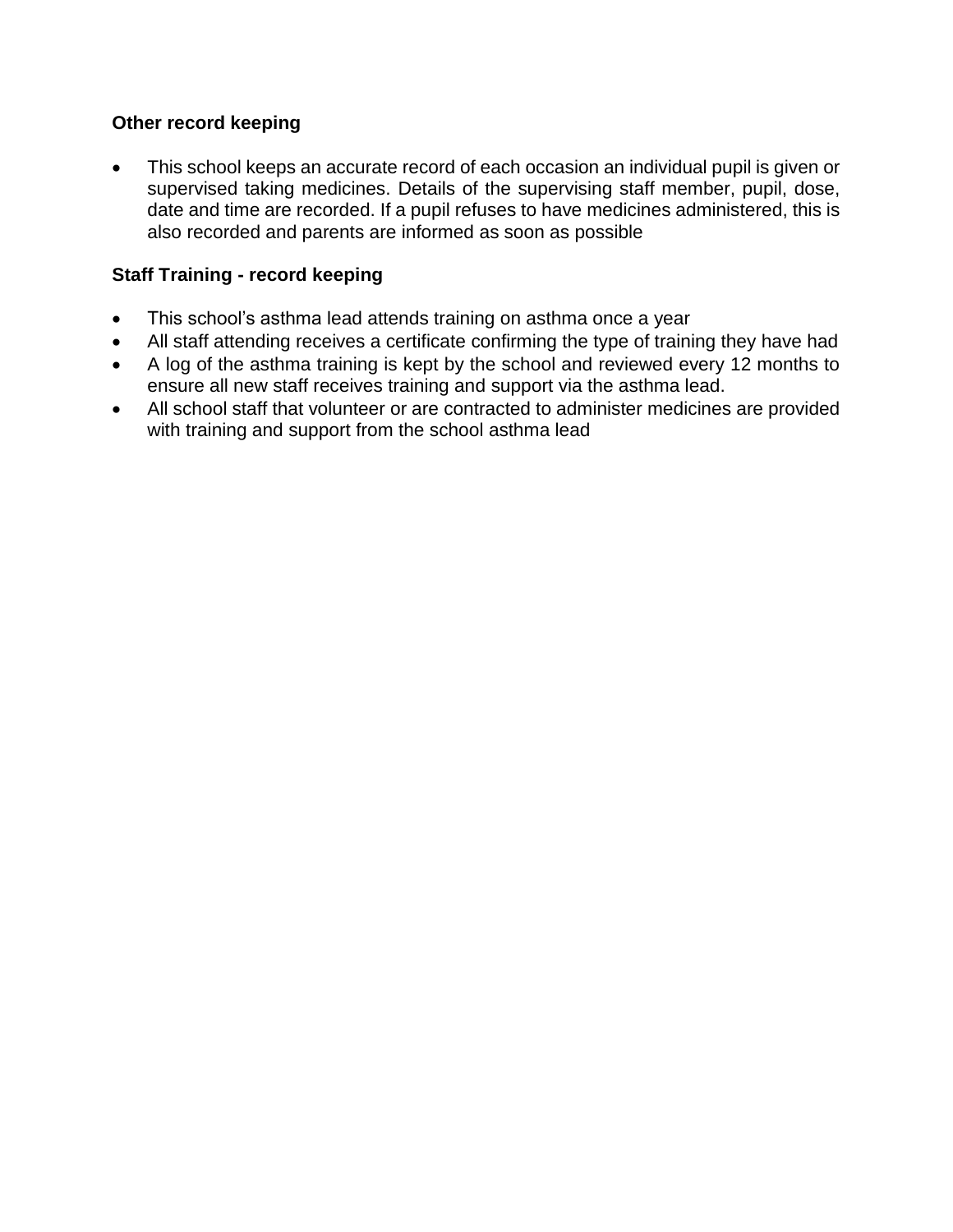#### Each member of the school and health community know their roles and responsibilities in maintaining an effective medical condition policy

The school will work in partnership with all interested and relevant parties including the school's governing body, all school staff, school nurses, parents, employers of school staff, healthcare professionals and pupils to ensure the policy is planned, implemented and maintained successfully. The following roles and responsibilities are used for the asthma policy at this school. These roles are understood and communicated regularly:

#### **This school's employer has a responsibility to:**

- Ensure the health and safety of their employees (all staff) and anyone else on the premises or taking part in school activities (this includes pupils). This responsibility extends to those staff and others leading activities taking place off site, such as visits, outings or field trips
- Ensure health and safety policies and risk assessments are inclusive of the needs of pupils with asthma
- Make sure the asthma policy is effectively monitored and regularly updated
- Provide indemnity for teachers who volunteer to administer medicine to pupils with asthma

#### **This school's head teacher has a responsibility to:**

- Ensure the school is inclusive and welcoming and that the asthma policy is in line with local and national guidance and policy frameworks
- Liaise between interested parties –including pupils, school staff, SEN coordinators, welfare assistants, teaching assistants, school nurses, parents, governors, the school health service the local authority transport service and local emergency care services
- Ensure that information held by the school is accurate and up to date and that there are good information sharing systems in place using pupils individual health plans
- Ensure pupil confidentiality
- Assess the training and development needs of staff and arrange for them to be met
- Ensure all supply teachers and new staff know the asthma policy
- Delegate a staff member to check the expiry date of medicines kept at school and maintain the school asthma register
- Monitor and review the policy at least once a year, with input from staff and external stakeholders

#### **All staff at this school has a responsibility to:**

- Be aware of the potential triggers, signs and symptoms of asthma and know what to do in an emergency
- Understand the school's asthma policy
- Know which pupils have asthma and be familiar with the content of their individual health plan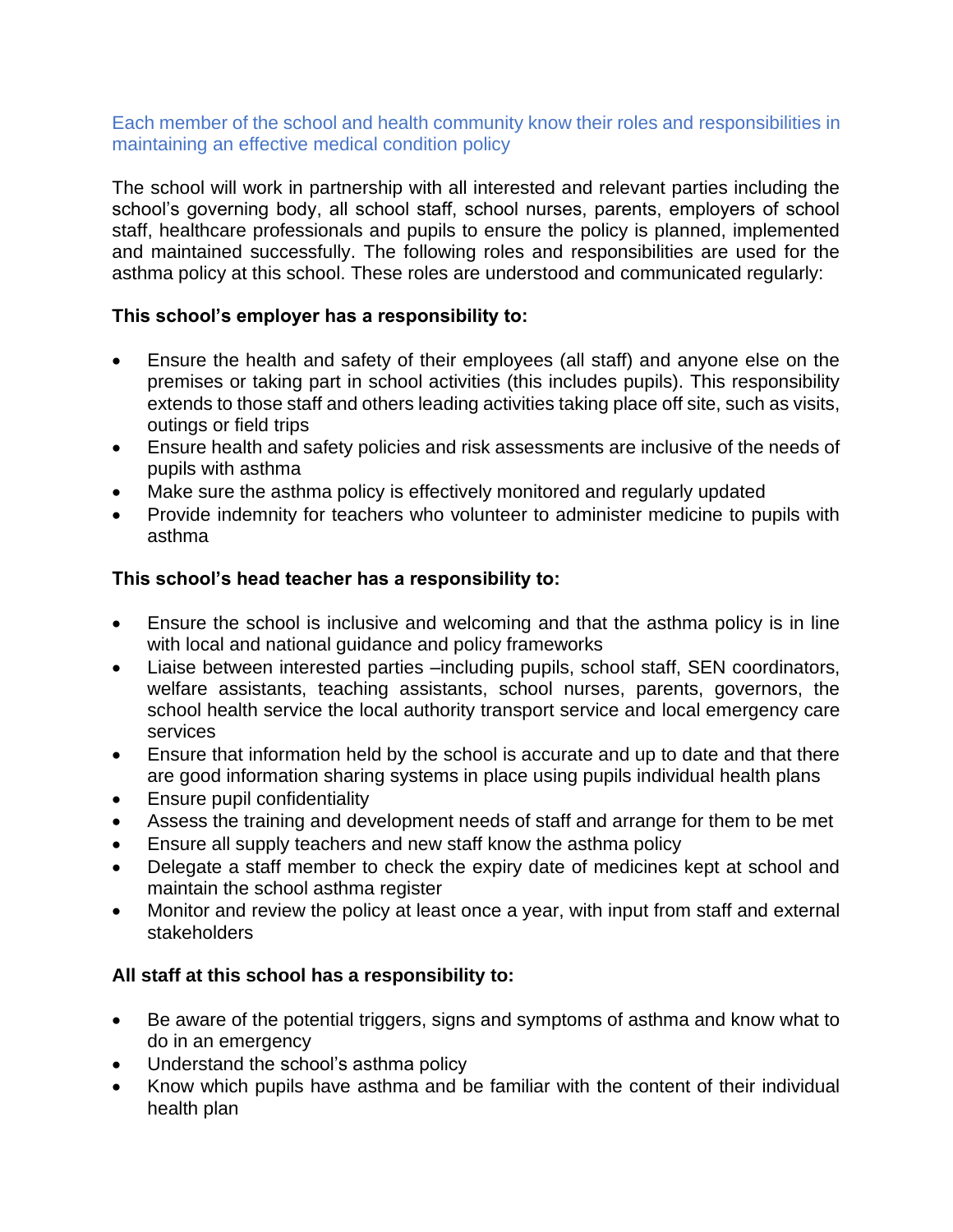- Allow all pupils to have immediate access to their emergency medicines
- Maintain effective communication with parents including informing them if their child has been unwell at school
- Ensure pupils who carry their medicines with them, have them when they go on a school trip or out of the classroom
- Be aware that long term conditions can affect a pupil's learning and provide extra help when pupils need it
- Be aware of pupils with asthma who may be experiencing bullying or need extra social support
- Liaise with parents, the child's healthcare professionals, special educational needs coordinator and welfare officers if a child is falling behind with their work because of their condition
- Use opportunities such as PSHE to raise pupil awareness about asthma
- Understand asthma and the impact it can have on pupils. (Pupils should not be forced to take part in activity if they feel unwell)
- Ensure all pupils with asthma are not excluded from activities they wish to take part in
- Ensure pupils have the appropriate medicines with them during activity or exercise and are allowed to take it when needed

#### **The school nurse at this school has a responsibility to:**

- Help update the school's asthma policy
- Help provide regular training for school staff in managing asthma at school
- Provide information about where the school can access training in areas that the school nurse has not had specialist training
- Provide support and information to the identified member of staff responsible for ensuring that parents complete the health care plans

#### **First Aiders have a responsibility to:**

The minimum first aid provision in schools should include:

- Suitably stocked first aid container
- Appointed person to take care of emergencies and the first aid container
- Information on emergencies
- This minimum provision must be supplemented with a risk assessment to determine any additional provision needed

#### **Special Education Needs Officers have a responsibility to:**

- Know which pupils have asthma and which have special education needs because of their condition
- Ensure pupils who have been unwell catch up on missed schoolwork
- Ensure teachers make the necessary arrangements if a pupil needs special consideration or access arrangement in exams or course work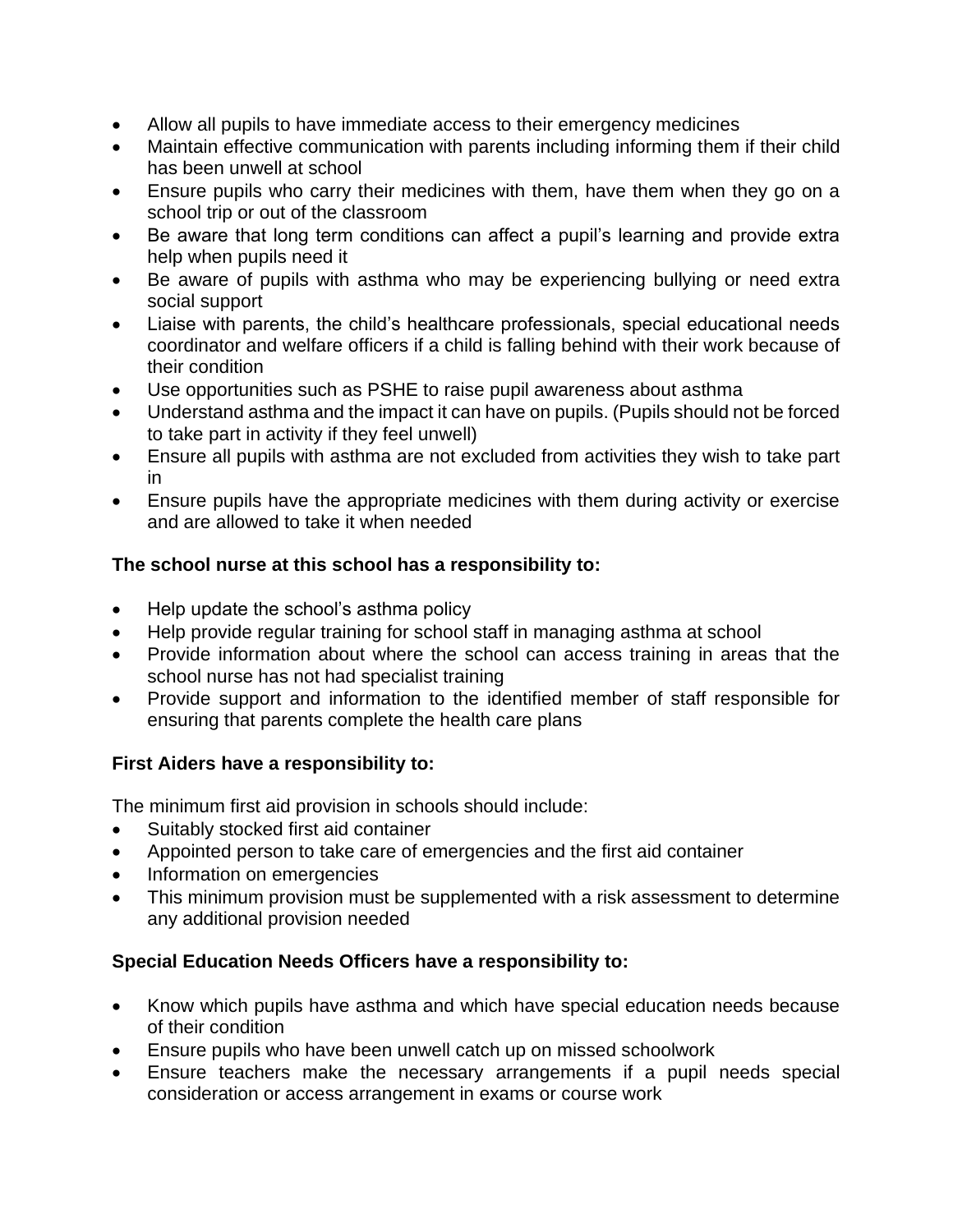#### **Welfare officers have a responsibility to:**

- Know which pupils with have a medical condition and which have special education needs because of their condition
- Ensure all pupils with asthma are not excluded from activities they wish to take part in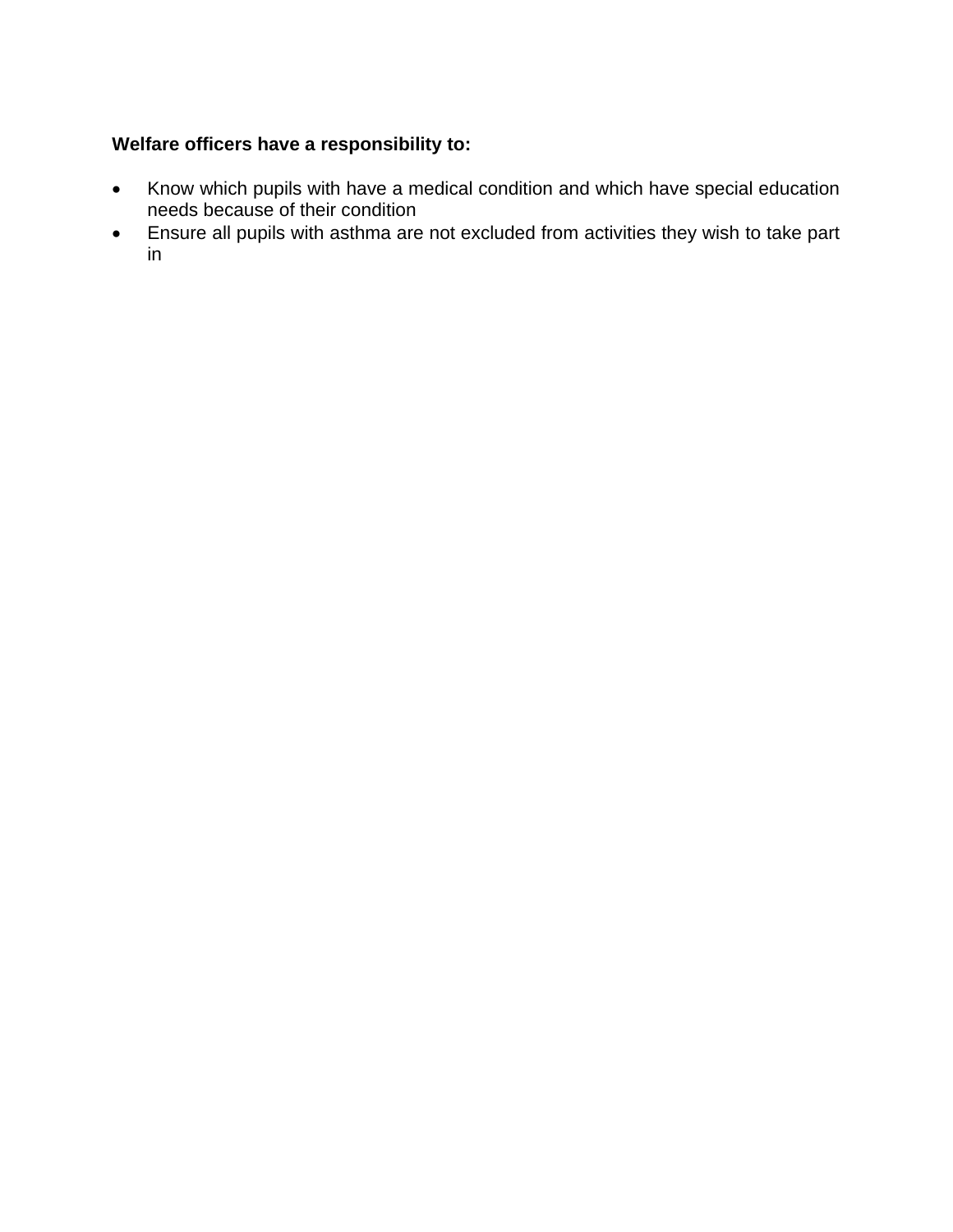#### **Individual doctors and specialist healthcare professionals caring for children who attend this school, have a responsibility to:**

- Help complete the school health plans provided by parents if appropriate
- Where possible and without compromising the best interests of the child, to try to prescribe medicines that can be taken outside of school hours
- Offer the parents of every child a written self-management plan to ensure parents and children know how they self-manage at school and at home
- Ensure the child knows how to take their medicines effectively
- Ensure children have regular reviews of their condition and the medicines they take
- Provide the school with information and advice if a child in their care has severe asthma symptoms (with the consent of the pupil and their parents)
- Understand and provide input to the school's medical condition policy

#### **The parents at this school have a responsibility to:**

- Tell the school if their child has asthma
- Ensure the school has a complete and up-to-date school healthcare plan for their child
- Inform the school about the medicines their child requires during school hours
- Inform the school of any medicines the child requires while taking part in visits, outings or field trips and other out-of-school activities such as school team sports
- Tell the school about any changes to their child's medicines, what they take and how much
- Inform the school of any changes to their child's condition
- Ensure their medicines and medical devices are labeled with their full name
- Ensure that their child's medicines are within their expiry dates
- Keep their child at home if they are not well enough to attend school
- Ensure their child catches up on any schoolwork they have missed
- Ensure their child has regular reviews with their doctor or specialist healthcare professional
- Ensure their child has a written self-management plan from their doctor or specialist healthcare professional to help them manage their child's condition

PLEASE SEE APPENDICES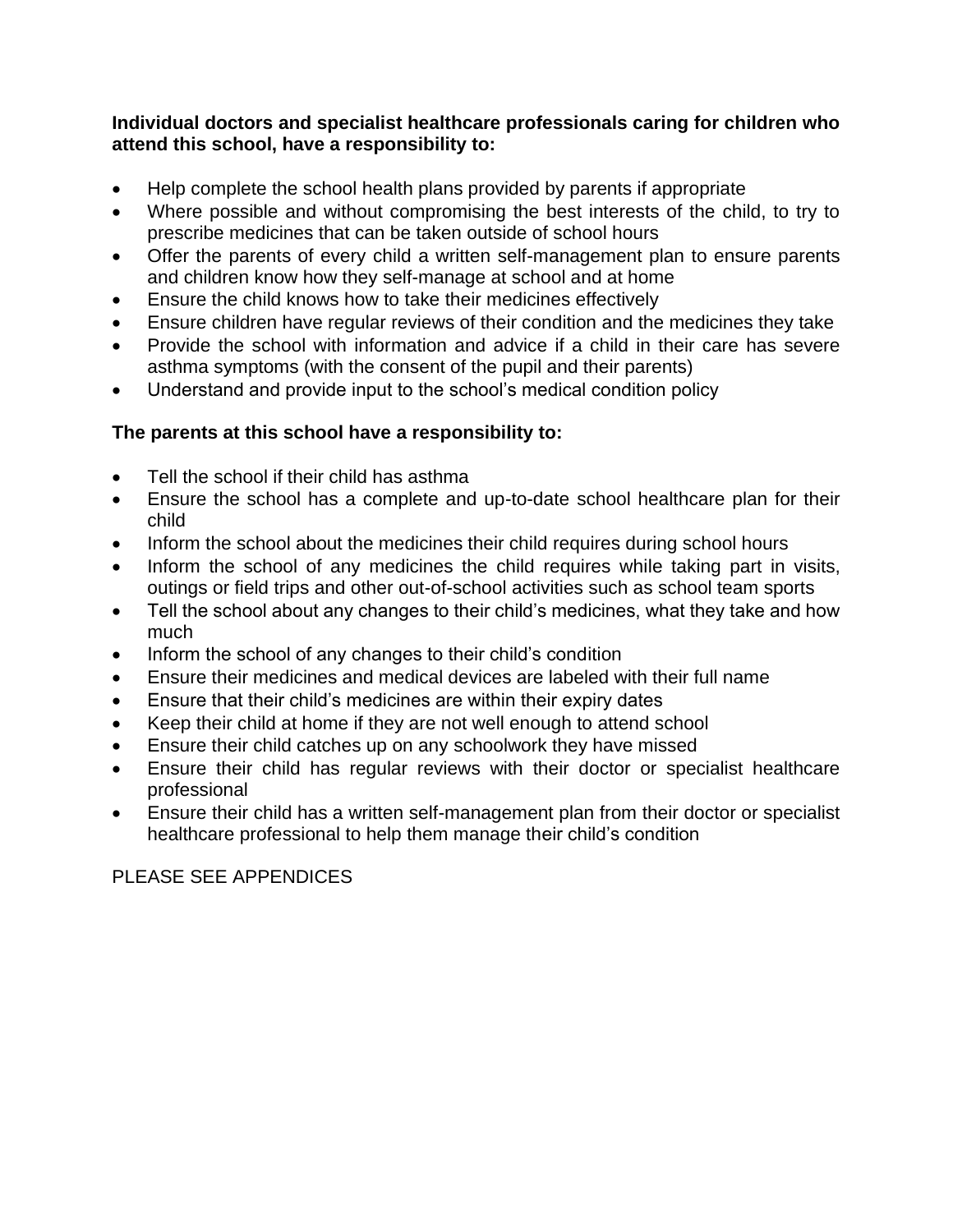## **Appendix 1 School Asthma Health Care Plan**

#### **Castlefields Primary School**

| Child's name          |  |
|-----------------------|--|
| Date of birth         |  |
| Group/class/form      |  |
| Child's address       |  |
| Date Asthma Diagnosed |  |

## **Family Contact Information**

| Parents / Guardians Name |  |
|--------------------------|--|
| Phone no. (work)         |  |
| (home)                   |  |
| (mobile)                 |  |
| Name                     |  |
| Phone no. (work)         |  |
| (home)                   |  |
| (mobile)                 |  |
|                          |  |

### **G.P.**

Name

Phone no.

| <b>ital Contact</b> |  |  |
|---------------------|--|--|

**Clinic/Hosp** Name

Phone no.